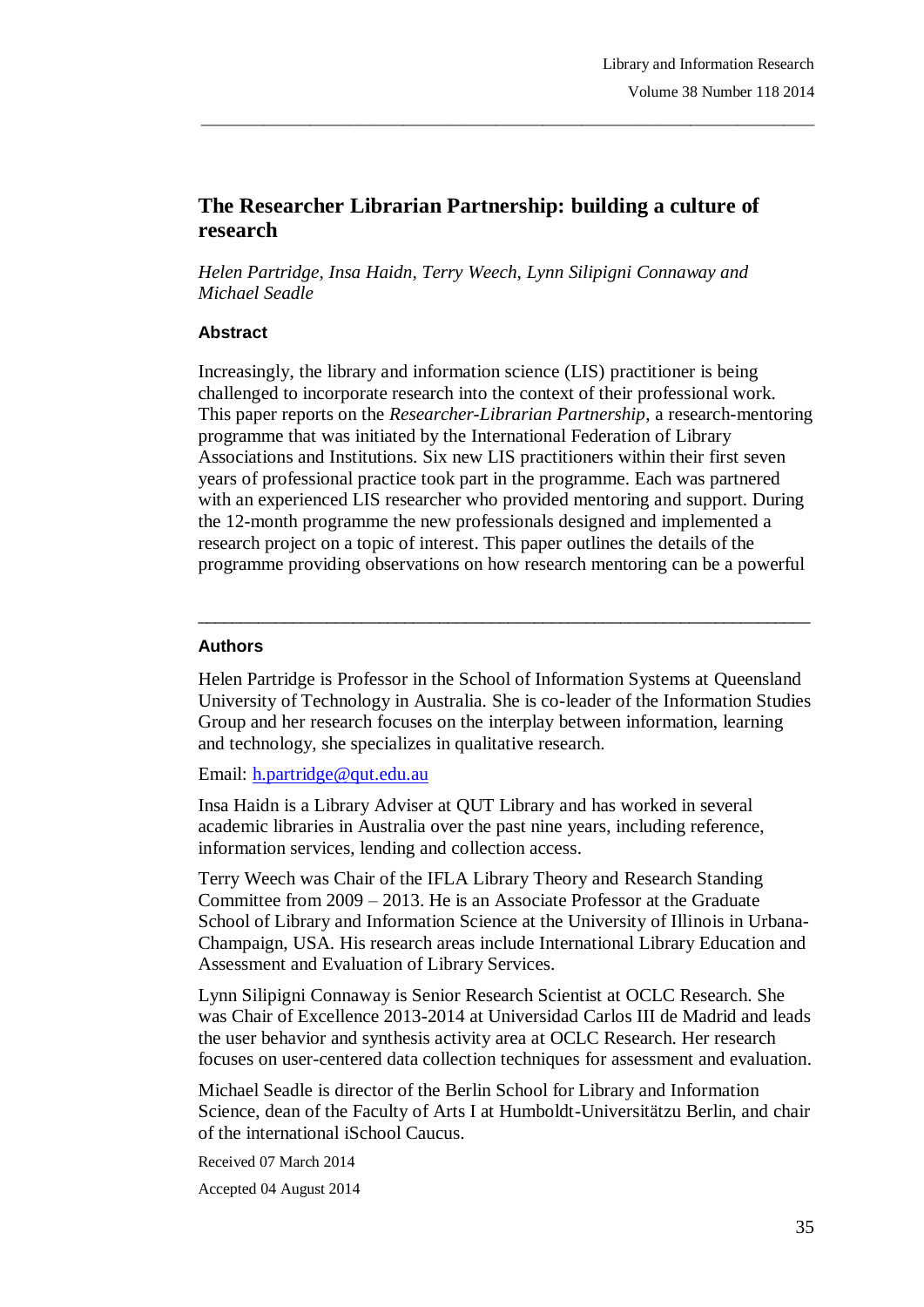way to ensure all stakeholders – practitioners, educators and professional associations – can plan an active role in supporting the development of a research culture within the profession.

\_\_\_\_\_\_\_\_\_\_\_\_\_\_\_\_\_\_\_\_\_\_\_\_\_\_\_\_\_\_\_\_\_\_\_\_\_\_\_\_\_\_\_\_\_\_\_\_\_\_\_\_\_\_\_\_\_\_\_\_\_\_\_\_\_\_\_\_\_\_\_\_\_\_\_\_\_\_\_

# **1 Introduction**

An on-going criticism of the library and information science (LIS) profession is the lack of rigorous research (see Powell, Baker and Mika, 2002). In today's everchanging information rich and technologically driven world it has become more important than ever that library professionals embrace a culture of research and scholarly enquiry. The current economic environment also requires librarians to assess and evaluate their services to articulate the value of libraries to the community and funding agencies. This is necessary to compete for limited external and internal resources. Librarians must be capable of assessing services and systems based on how and why their clients and communities use them, why they do not use them, and why they choose other services instead; yet, LIS education and training are not offering sufficient courses in user-centred assessment and evaluation (Connaway, 2014).

Research skill and knowledge are *the* essential tool kit for ensuring that libraries and librarians continue to effectively and efficiently meet the evolving needs of the clients and communities they serve. Research must be promoted as a valuable activity for all library professionals. There is an obligation on the part of library educators, employers and professional associations to ensure that practitioners have the necessary skill and knowledge to conduct research effectively. As the international body for the library sector, the International Federation of Library Associations and Institutions (IFLA) has a vital role to play in leading the research charge in the profession. This paper reports on a research-mentoring programme that was implemented by the IFLA Library Theory and Research Section. A research-mentoring programme provides the opportunity for a library research culture to develop among those who are new to the profession. It provides encouragement, assistance and expertise in the research process for the new professionals or protégés taking part. It also enables the more experienced professionals or mentors to acquire leadership skills and to become proactive in their profession. A research-mentoring programme will help to ease the transition from the practice-orientated librarian to the research-orientated librarian. This paper begins by first exploring the key literature relevant to the role of research in the professional practice of LIS professionals and how mentoring can be a powerful tool through which to engender a culture of research in a profession. The paper will then outline the mentoring programme that influenced the recommendations for the future potential offerings of the programme.

# **2 Literature review**

# **2.1 Research and LIS professionals**

The value of research in the LIS profession has been well-discussed within the literature. In 2001 the Centre for Information Research was commissioned by the Chartered Institute of Library and Information Professionals (CILIP) to conduct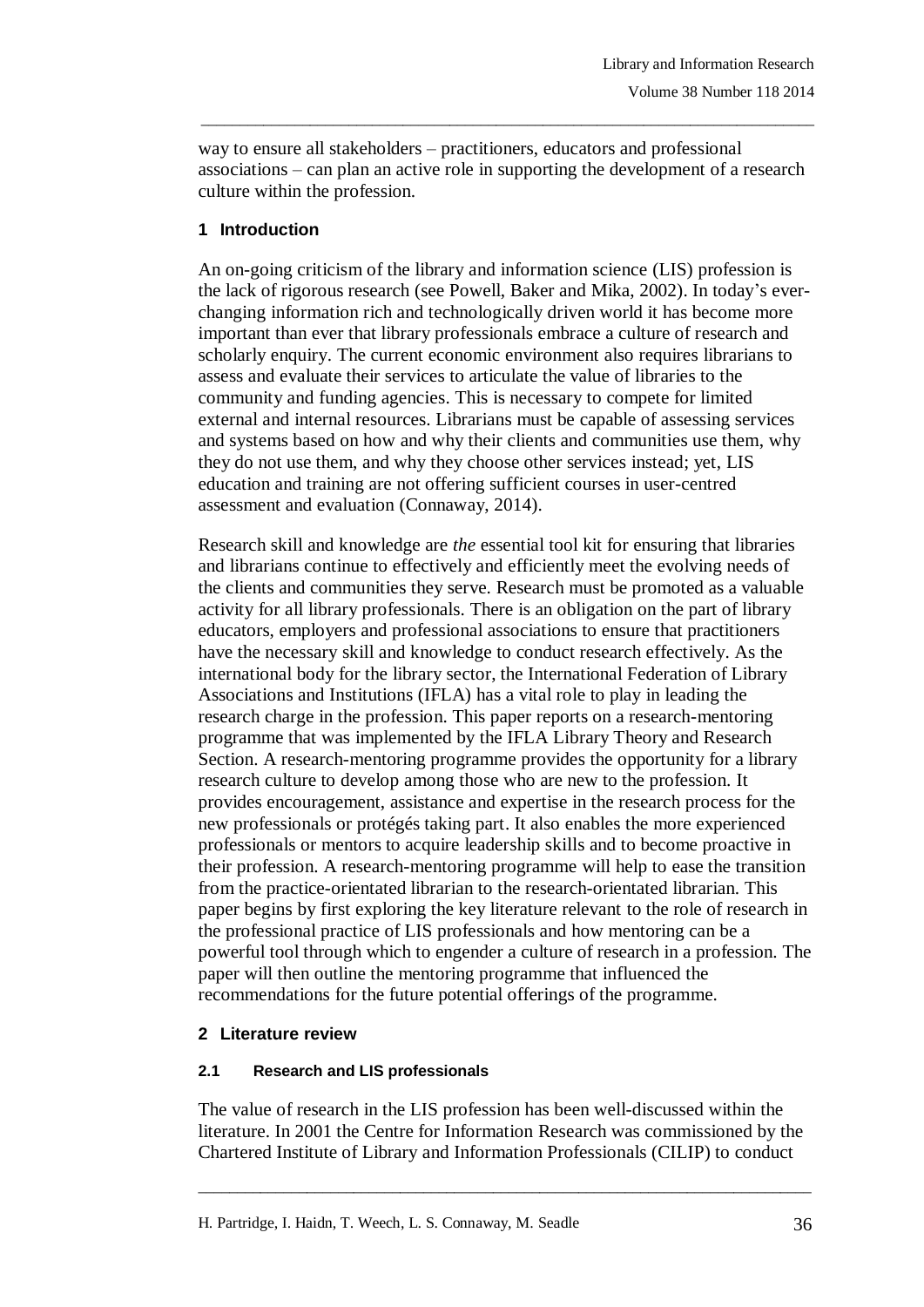an investigation into the research landscape for library and information science (LIS). This concluded that the value of research in the LIS discipline could be experienced on both the professional and personal levels. At the professional level, research can inform practice, assist in the future planning of the profession, and raise the profile of the discipline, and the library and information service. At the personal level, research can "broaden horizons and offer individuals development opportunities" (McNicol and Nankivell, 2001, 77). A similar sentiment was voiced by Powell, Baker and Mika (2002) when they stated:

\_\_\_\_\_\_\_\_\_\_\_\_\_\_\_\_\_\_\_\_\_\_\_\_\_\_\_\_\_\_\_\_\_\_\_\_\_\_\_\_\_\_\_\_\_\_\_\_\_\_\_\_\_\_\_\_\_\_\_\_\_\_\_\_\_\_\_\_\_\_\_\_\_\_\_\_\_\_\_

*research by LIS practitioners is needed to create new knowledge and thereby contribute to the growth of LIS as a profession or discipline.*

(Powell, Baker and Mika, 2002)

They noted the benefits of research as contributing to: the improvement of decision making, problem solving, critical and analytical thinking; the development of more critical consumers of the research literature and librarians who are better equipped to provide user-centred information services; the opportunity for career advancement; and the enhancement of staff morale and librarians' stature.

Juznic and Urbanija (2003) take the discussion one step further by arguing that:

*If research is absent, non existent or even scarce, there is no profession, but only an occupation grounded in techniques, routine and common sense.*

(Juznic and Urbanija, 2003, 325)

Similarly, Harvey (2002, xiii) argued that "research and professional practice are inextricably linked" and as such "research skills are a *prerequisite* [italics added] for those who want to work successfully in information environments". He postulates that research skills are an "essential set of tools which enable information workers to become information professionals" (Harvey, 2002, xiii). According to Harvey (2002):

*The work of information professionals is being transformed. The information services we offer, the information products we develop and sell, the information systems we design and implement, are undergoing rapid change. So, too, is the society in which we operate. We have a continual need to determine what is happening, how it is changing, how it will affect our places of work, how it will alter the services we offer. Change and its ramifications is the most important reason why research is necessary, and why it is here to stay. If you don't know something about the tools of research and about how to use these tools, then you cannot be an effective information professional.*

(Harvey, 2002, xii)

The challenges for undertaking research also have been well-articulated in the LIS literature. Funding, time, experience, support and access to research have all been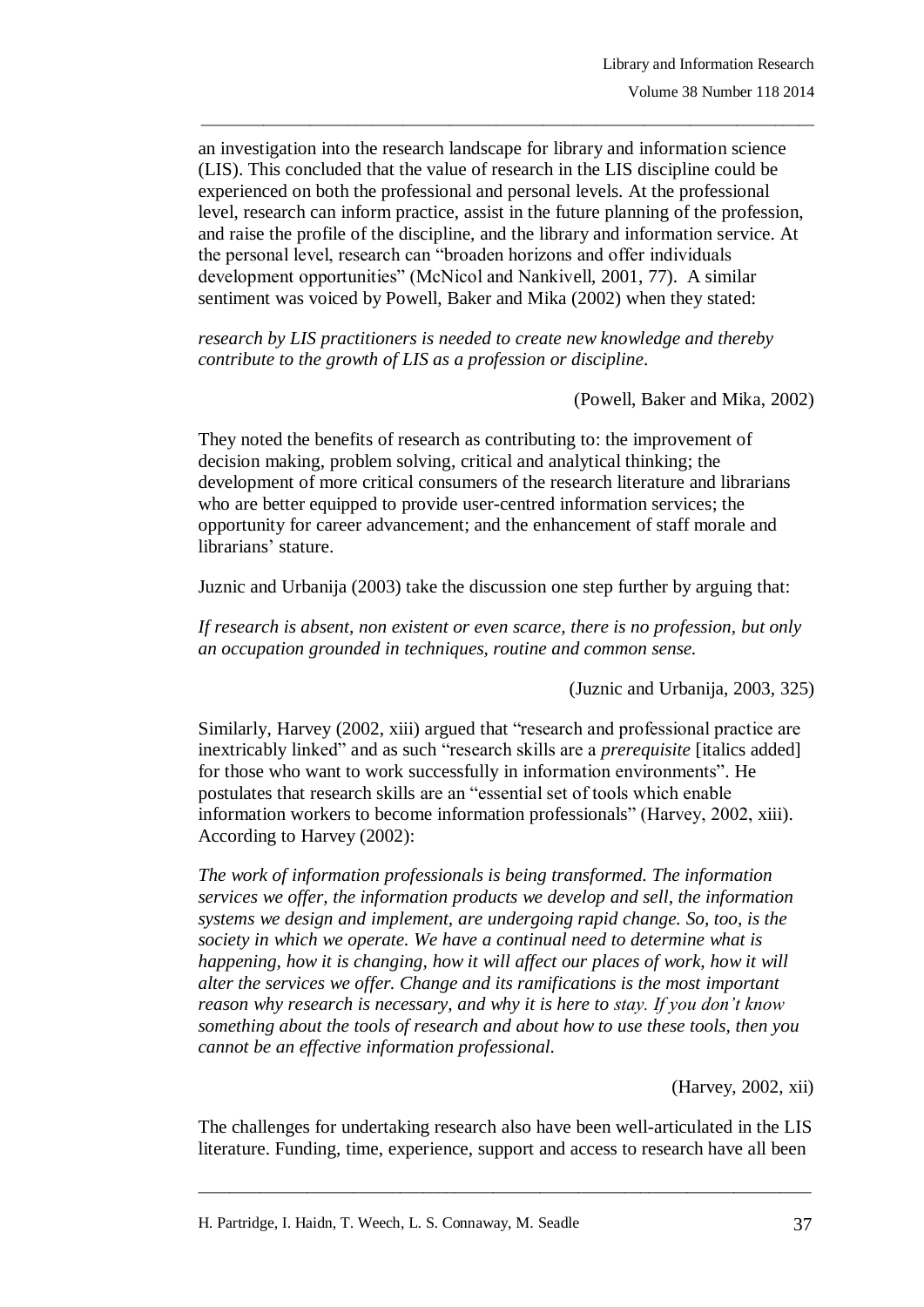noted as obstacles to LIS professionals conducting research (Koufogiannakis and Crumley, 2006; Berg, Jacobs and Cornwell, 2013). Inadequate funding has been identified as one of the major obstacles preventing LIS professionals conducting research. LIS professionals lack the range of opportunities to obtain funds to contribute to the implementation of research projects. When funding is available it is often small and does not fully cover the actual costs of undertaking the research. In addition, practitioners may not be comfortable with conducting research and consequently "experience", or lack of it, can also be a major obstacle for librarians undertaking research projects. Many LIS professionals did not receive research training in their formal LIS studies or received only limited training, and access to the opportunity to gain practical research experience in their work environment is not readily available. Koufogiannakis and Crumley (2006) note:

\_\_\_\_\_\_\_\_\_\_\_\_\_\_\_\_\_\_\_\_\_\_\_\_\_\_\_\_\_\_\_\_\_\_\_\_\_\_\_\_\_\_\_\_\_\_\_\_\_\_\_\_\_\_\_\_\_\_\_\_\_\_\_\_\_\_\_\_\_\_\_\_\_\_\_\_\_\_\_

*Without keen interest and motivation, research is easily left on the bottom of the priority list and without adequate knowledge of research methods and a lack of experience, it can be difficult to even know where to start.*

#### (Koufogiannakis and Crumley, 2006, 334)

Some LIS professionals lack access to peer reviewed journals and databases. Not being able to regularly read the current literature will limit the extent to which LIS professionals are exposed to new ideas and are able to develop an awareness of the research process. Many librarians have neither the time in their workday to conduct research nor the support of their employer to undertake research during work time (Berg, Jacobs and Dayna, 2013). As noted by Koufogiannakis and Crumley (2006):

*without a supportive employer who allows work time to be developed to professional development including research it is challenging to incorporate research into daily practice.*

#### (Koufogiannakis and Crumley, 2006, 334)

The LIS community must find ways to stimulate greater interest and respect for research (McNicol and Nankivell, 2001) and must find ways to overcome the obstacles that keep practitioners from conducting research (Koufogiannakis and Crumley, 2006, 337). The 2001 study of LIS research by CILIP concluded that for this to occur, there must be an:

*obligation on the part of library schools, employers and professional bodies to ensure the practitioners have the necessary skills to be able to conduct research effectively.*

(McNicol and Nankivell, 2001, 82)

Hallam and Partridge (2006) also observed that the biggest challenge to having the LIS profession engage in research was to encourage stakeholders – educators, individual professionals, employers and the professional associations – to play a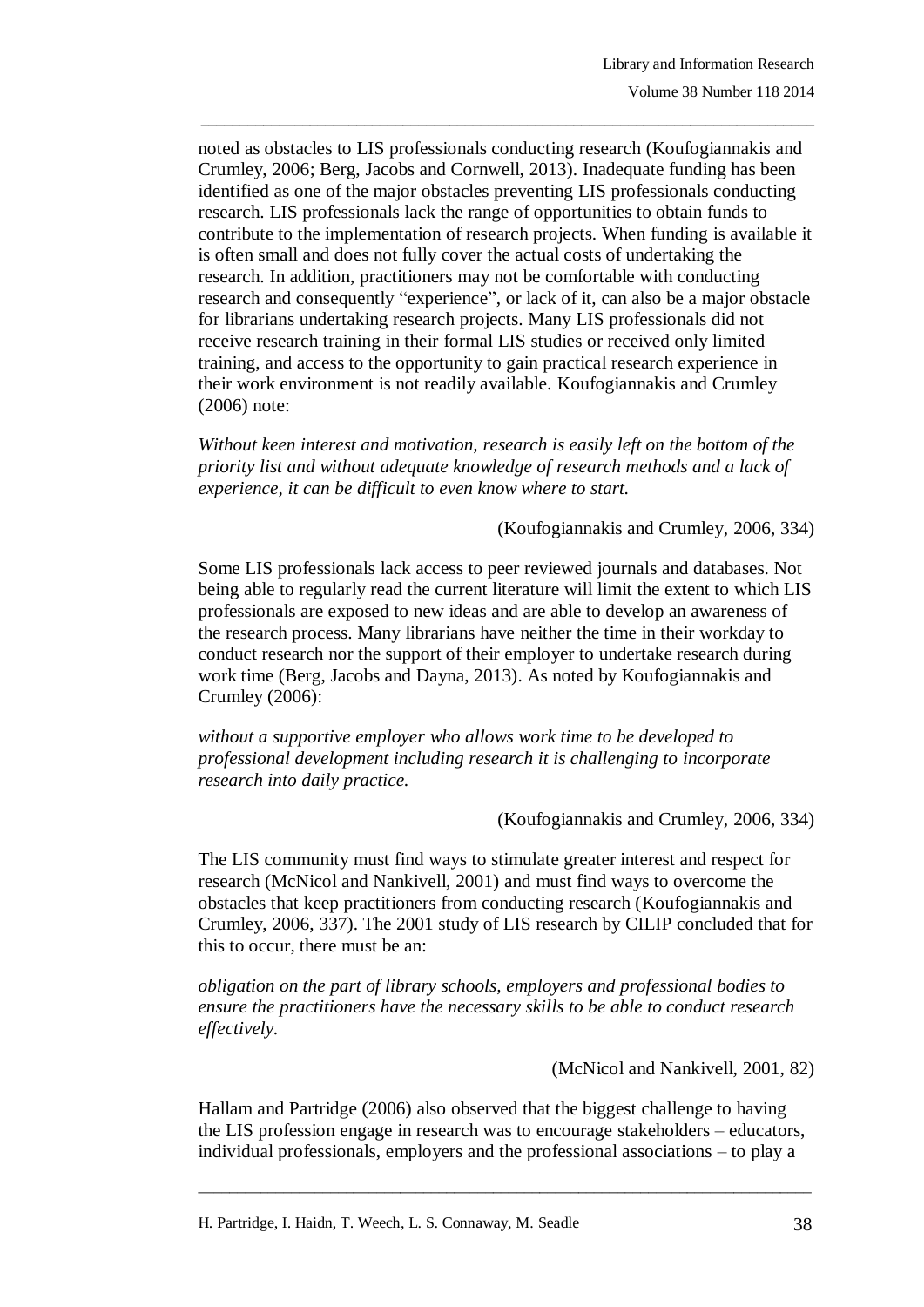role in working collaboratively to develop a research culture that should pervade the profession. This paper aims to contribute to meeting the challenge, by describing a formal LIS research-mentoring programme that was initiated by a professional association and which involved the support of LIS educators and LIS professionals.

\_\_\_\_\_\_\_\_\_\_\_\_\_\_\_\_\_\_\_\_\_\_\_\_\_\_\_\_\_\_\_\_\_\_\_\_\_\_\_\_\_\_\_\_\_\_\_\_\_\_\_\_\_\_\_\_\_\_\_\_\_\_\_\_\_\_\_\_\_\_\_\_\_\_\_\_\_\_\_

#### **2.2 The role of research mentoring**

Mentoring relationships and their benefits have long been discussed in the human resources field, and more recently in the LIS arena. According to Holmes, Hodgson, Simari and Nishimura (2010), the mentoring relationship can be described as:

*a series of complex interactions between 2 individuals who have as their primary purpose the growth of the mentee, although this process often results in the professional growth of both parties.*

(Holmes, Hodgson, Simari and Nishimura, 2010, 336)

Kram (1985) defines a mentor as a person with more experience and knowledge than the protégé / mentee, who is committed to providing career guidance and advice to allow the protégé to enhance career prospects.

Much has been written about the favourable personal, social and career outcomes of participating in a mentoring relationship. For example, an exhaustive metaanalysis of mentoring relationship research from 1985 to 2006 found that mentoring was significantly related to a myriad of positive outcomes, including behaviours, attitudes, health, interpersonal relationships, motivations, and careers (Eby, Allen, Evans, Ng and DuBois, 2008). Protégés are more likely to display increased levels of satisfaction in their work and higher job performance than those without mentors (Lumpkin, 2011).

One way that mentoring may enact its benefits is through socialisation and networking. According to Holmes *et al.* (2010) mentoring should assist the development of personal learning networks. The authors describe these networks as lifelong resources for continued career progression and personal and professional growth. Lumpkin (2011) echoes this sentiment, and argues that mentors can facilitate networking for their protégés. As such, mentoring may be particularly useful for individuals new to a job or profession, who have not had the time or experience to build professional networks.

Gibb (1999) reported that participation in a mentoring relationship was found to improve performance, provide support and improve the socialisation of new professionals. The mentoring relationship also has the potential to provide an enriching and supportive environment to new LIS professionals (Freedman, 2009). For example, Hallam and Newton-Smith (2006) described a mentoring programme that aimed to help LIS students transition to their first professional position. The mentoring programme intended to support the students' learning needs and socialise them into the LIS profession. The authors found that protégés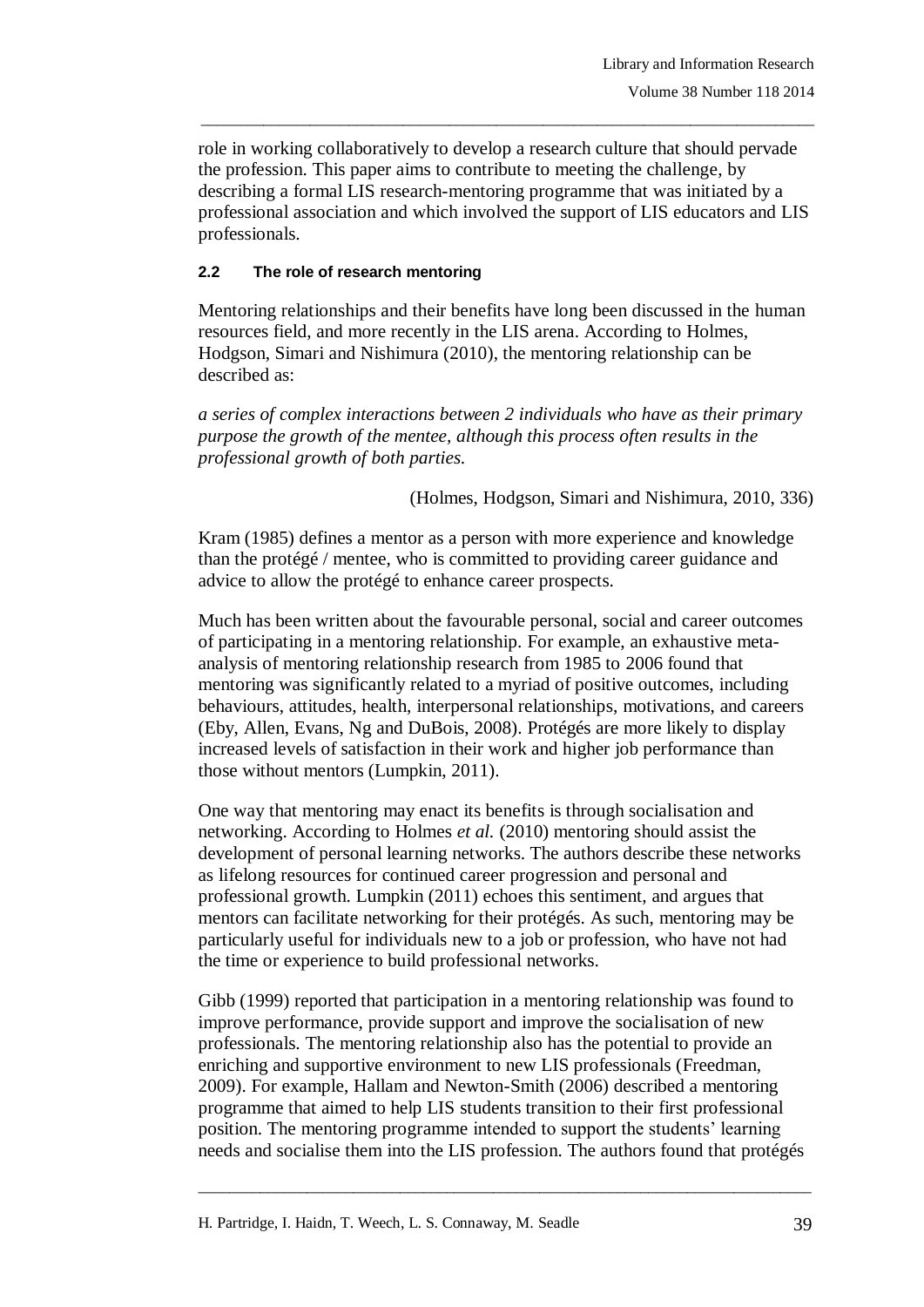reported improved job application skills, stronger professional networks and developed stronger career plans after participating in the programme.

\_\_\_\_\_\_\_\_\_\_\_\_\_\_\_\_\_\_\_\_\_\_\_\_\_\_\_\_\_\_\_\_\_\_\_\_\_\_\_\_\_\_\_\_\_\_\_\_\_\_\_\_\_\_\_\_\_\_\_\_\_\_\_\_\_\_\_\_\_\_\_\_\_\_\_\_\_\_\_

At its root, mentoring allows the transferral of relevant knowledge from the mentor to the protégé (Freedman, 2009; Holmes *et al.*, 2010). Indeed, mentors have been described as "role models" (Kostovich, Saban and Collins, 2010) and "advisors" (Farmer, Stockham and Trussell, 2009), highlighting that protégés witness and learn from the behaviours and attitudes displayed by their mentors.

However, the benefits of the mentoring relationship do not seem to be limited to the protégé; the relationship provides benefits to both parties. This includes the benefits of having a "role model", as Hallam and Newton-Smith (2006) found. The authors reported that protégés, as expected, appreciated having a professional role model in the form of their mentor and that they learned from their mentor's personal experience. Likewise, mentors reported that they also benefited from learning from their protégé's personal experience. It appears that mentoring is a two-way street, with gains for both parties. Freedman (2009) argues that mentors gain a personal satisfaction from helping the less-experienced individual and renew their enthusiasm and commitment to their profession. Additionally, Hallam and Newton-Smith (2006) reported that mentors felt an increased level of job satisfaction. It has also been suggested that mentoring programmes highlight the importance of lifelong learning for both mentors and protégés (Hallam and Newton-Smith, 2006).

Farmer, Stockham, and Trussell (2009) describe a formalised mentoring programme at the Kansas State Libraries that had been in place for over 20 years. The main aim of the programme was to guide junior (pre-tenured) librarians through the promotion and tenure process at the University Library. The authors concluded that this mentoring programme met the needs of the new employees and effectively imparted salient information and advice in a coordinated, on-going process. Mentors self-reported to have acted as advisors, advocates and resources to the protégés. Moreover, protégés described their mentors as accessible, approachable, supportive, offering constructive criticism and acting with professional integrity.

An important aspect of professional development, promotion and tenure (where applicable) in the LIS field is conducting research. Research skills and methods can work to ensure that the LIS profession remains current and relevant during changing times (Thorpe, Partridge and Edwards, 2008). As noted earlier there are many obstacles that prevent practising librarians from engaging in research (Koufogiannakis and Crumley, 2006); lack of experience has emerged as one of the more important obstacles to be addressed. Koufogiannakis and Crumley (2006) suggest that many practising librarians are not comfortable conducting research as they have not received the necessary training during their education and may not have had the opportunity for practical research experience in their work environment.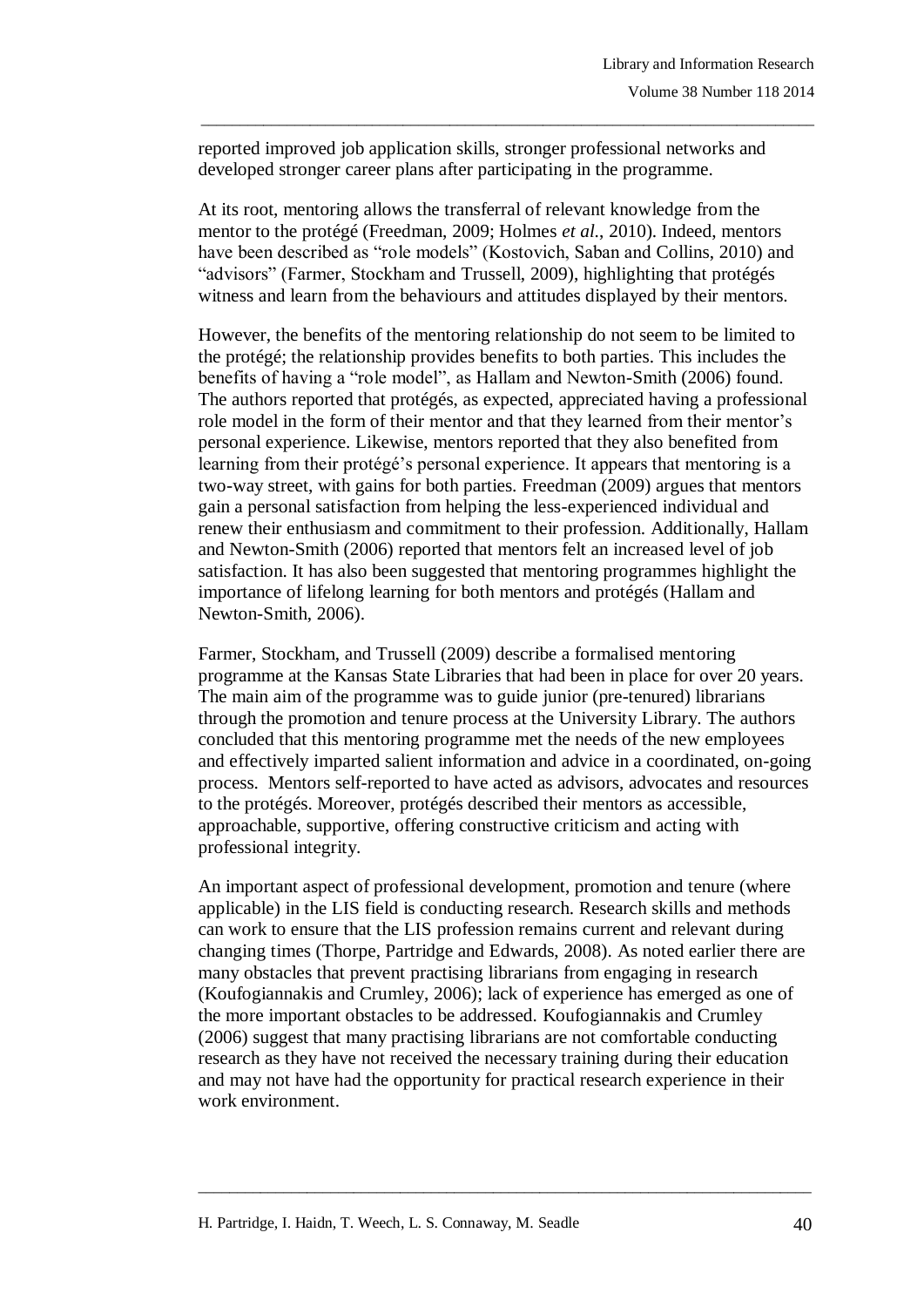Recent research has highlighted the benefits of research mentoring to increasing research confidence, experience and output, particularly in the health and medicine fields. For example, authors have asserted that mentoring is fundamentally important in academic medical research (Bettmann, 2009; Blixen, Papp, Hull Rudick and Bramstedt, 2007; Keyser *et al.*, 2008; Kostovich, Saban and Collins, 2010). Moreover, Lumpkin (2009) has suggested that researchmentoring programmes also help to ease the transition of University faculty into new roles.

\_\_\_\_\_\_\_\_\_\_\_\_\_\_\_\_\_\_\_\_\_\_\_\_\_\_\_\_\_\_\_\_\_\_\_\_\_\_\_\_\_\_\_\_\_\_\_\_\_\_\_\_\_\_\_\_\_\_\_\_\_\_\_\_\_\_\_\_\_\_\_\_\_\_\_\_\_\_\_

The mentor-protégé research process enacted through formal research mentoring generally includes both direct communication about relevant research issues, as well as indirect observation of the mentor's behaviour and practice over a period of time (Keyser *et al.*, 2008). Thus, the protégé is able to ask questions regarding the research process, check his / her personal understanding and model appropriate research behaviours. For the LIS professional this would be a valuable opportunity to experience the research process, possibly for the first time.

Kostovich, Saban and Collins (2010) state that the most important function of the research mentor is that of a teacher. Although new professionals may have learnt the theories behind qualitative and quantitative research design, they still need to learn the practicalities and skills involved in actually conducting research. The research mentor acts as both a consultant and advisor and:

#### *can provide the knowledge learned from personal experience, since the research mentor has been down this road at an earlier time.*

# (Kostovich, Saban and Collins, 2010, 283)

Thus, the mentor's ability to act as a "role model" once again can provide the protégé with the opportunity to witness and learn from the behaviours and attitudes displayed by their mentors. By being exposed to a more experienced researcher, the protégé can hone individual research skills and confidence, which is of particular importance in the LIS field, as new professionals often lack research experience and confidence, as previously discussed.

Keyser *et al.* (2008) describe the roles and responsibilities of the mentor and protégé in the research mentoring relationship. The authors suggest that the role of the mentor is to support the protégé's personal and professional development through strengthening their academic competency, their knowledge of and adherence to responsible conduct of research and by providing support and encouragement. In contrast, as with traditional mentoring relationships, the role of the protégé is to commit to the relationship and take personal ownership for the quality of the relationship. Over and above the benefits of mentoring described above, the research mentoring relationship has been found to help protégés develop strong professional networks, prepare manuscripts for submission for review and publication, apply for research grants and participate in professional research-related meetings (Keyser *et al.*, 2008).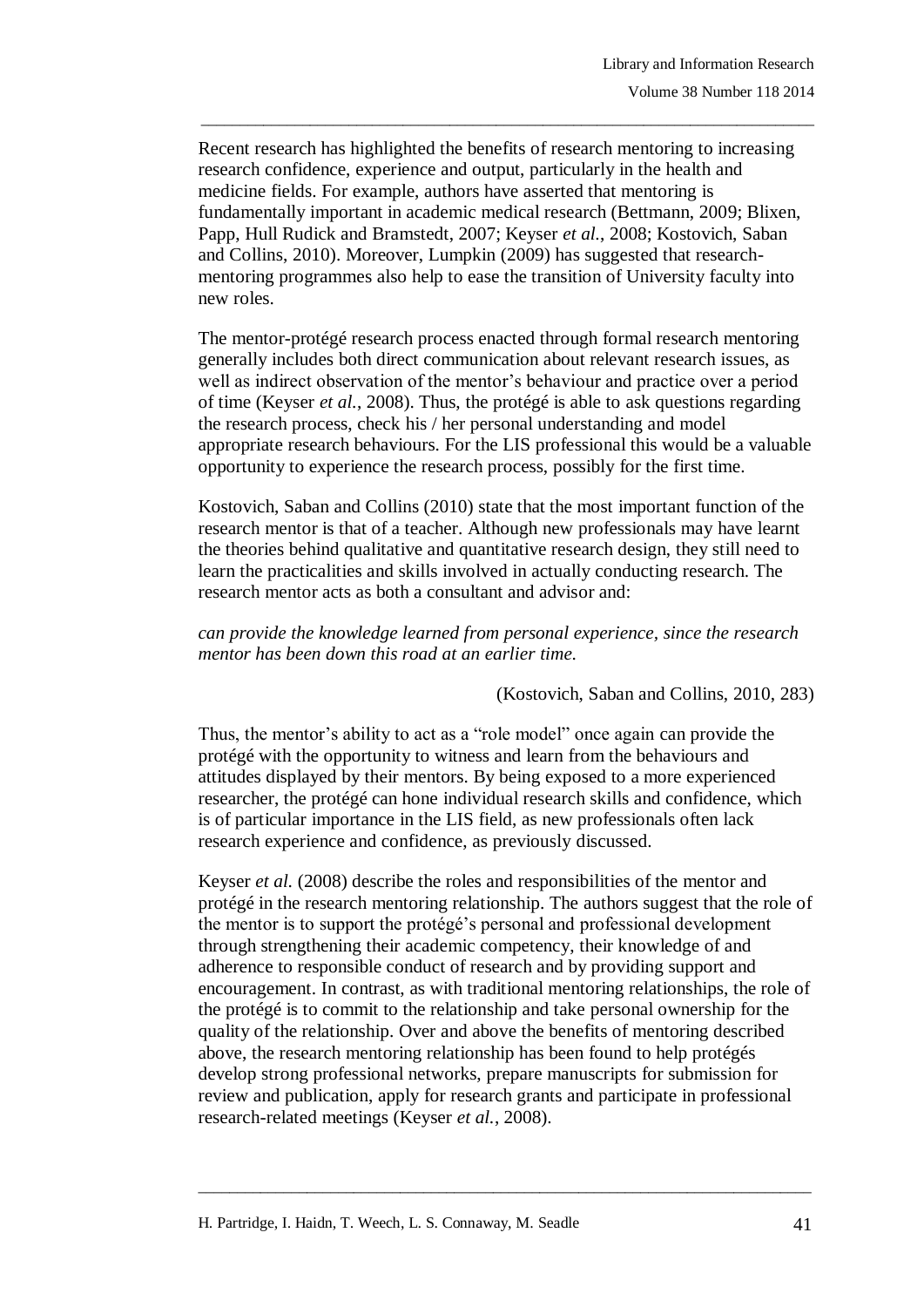The positive effects of research mentoring may work, at least in part, through increased self-efficacy of the protégé. Research self-efficacy refers to beliefs about one's ability to carry out and complete the tasks associated with conducting research (Bishop and Bieschke, 1998, as cited in Love, Bahner, Jones and Nilsson, 2007). Love, Bahner, Jones and Nilsson (2007) report that gaining experience in conducting research is a vital aspect of the development of research self-efficacy. The authors' survey data indicated that faculty support and mentoring were the most important contributors to satisfactory individual research experiences (Love, Bahner, Jones and Nilsson, 2007). Thus, being exposed to a supportive research mentoring environment and having the opportunity to learn from a mentor appears to increase an individual's positive beliefs regarding the ability to carry out research, which in turn should increase the total research commitment and output.

\_\_\_\_\_\_\_\_\_\_\_\_\_\_\_\_\_\_\_\_\_\_\_\_\_\_\_\_\_\_\_\_\_\_\_\_\_\_\_\_\_\_\_\_\_\_\_\_\_\_\_\_\_\_\_\_\_\_\_\_\_\_\_\_\_\_\_\_\_\_\_\_\_\_\_\_\_\_\_

In the LIS spectrum, the benefits of mentoring have predominantly been explored with regards to career development, career transitioning and succession planning in light of the changing face of the library workforce (e.g., Freedman, 2009; Mosley, 2005; Murphy, 2008). Although Farmer, Stockham and Trussell (2009) reported that both LIS mentors and protégés listed positive research-related outcomes of their mentoring relationship, including presentations at conferences, conducting research and publishing, there is little published information regarding research mentoring in the LIS profession. Such information would add value to the LIS industry, as research skills and methods have been identified as an increasingly important part of the LIS profession (for example, Thorpe, Partridge and Edwards, 2008). This paper aims to contribute in this regard, by describing a formal LIS research-mentoring programme, from inception to evaluation.

# **3 The project**

# **3.1 Project aim and objectives**

The project was funded by the International Federation of Library Associations and Institutions (IFLA) and administered by the Library Theory and Research (LTR) Section. The two-year project aimed to encourage and support the development of research skills in the library profession, with a particular focus on new professionals. The specific objectives were to:

- 1. establish a formal research-mentoring programme;
- 2. develop practical strategies and recommendations on how to develop an ongoing sustainable research programme.

#### **3.2 The mentoring programme**

Planning of the programme commenced in February 2010 with a call for applications made in June. Twenty-two applications (including a CV, personal statement, and research topic outline) were received and reviewed by the project team. Six new LIS professionals within their first seven years of professional practice took part in the mentoring programme. Each new professional was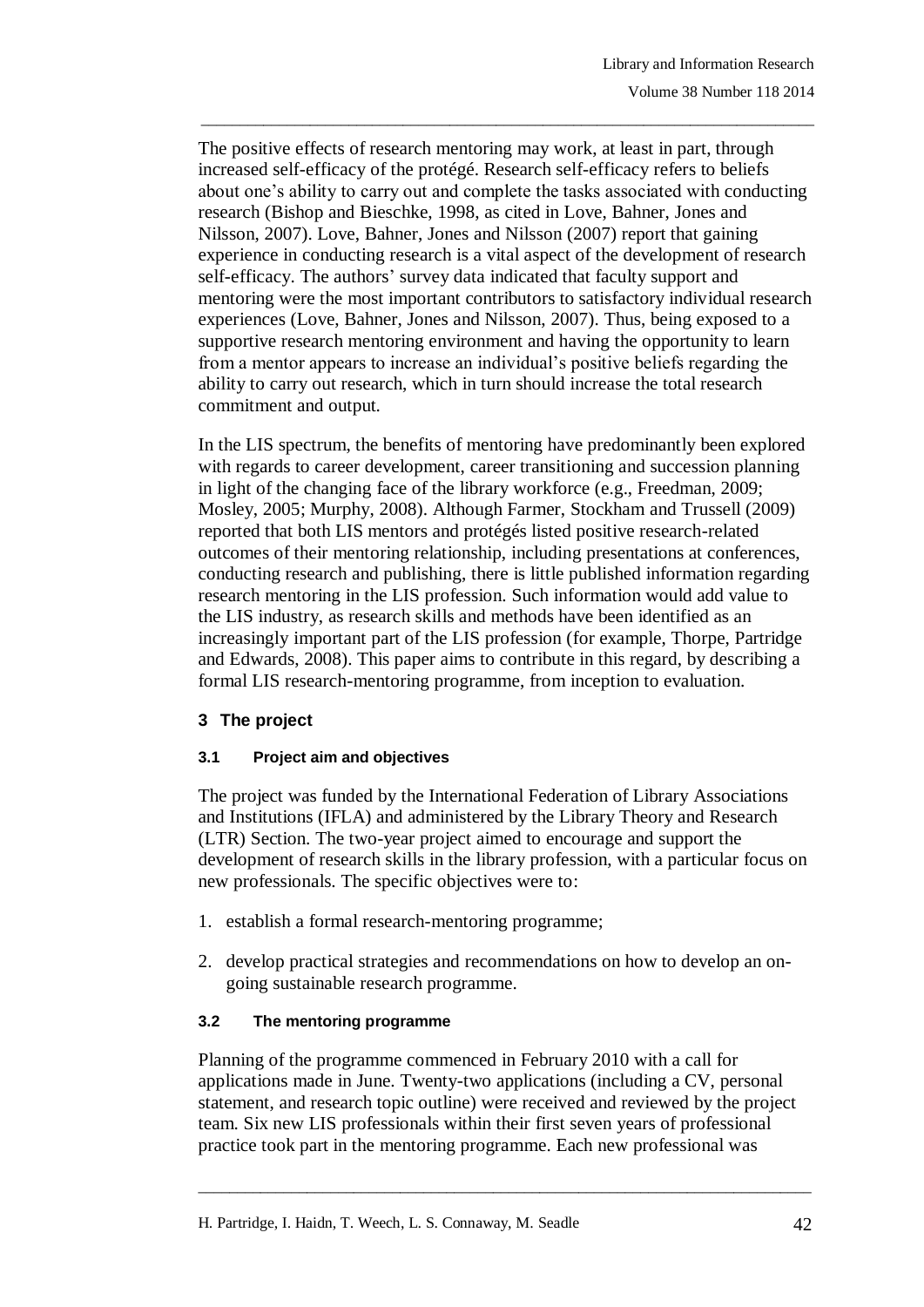partnered with an experienced library researcher or professional who provided mentoring and support. Together the protégés and mentors represented eight of the world's countries, Canada, Fiji, Germany, Italy, Jamaica, Nigeria, United States of America, and Trinidad and Tobago. In allocating mentors the following criteria were used, aiming to ensure that the mentor was:

\_\_\_\_\_\_\_\_\_\_\_\_\_\_\_\_\_\_\_\_\_\_\_\_\_\_\_\_\_\_\_\_\_\_\_\_\_\_\_\_\_\_\_\_\_\_\_\_\_\_\_\_\_\_\_\_\_\_\_\_\_\_\_\_\_\_\_\_\_\_\_\_\_\_\_\_\_\_\_

- 1. located geographically close to the protégé (e.g. same city, same state or same country);
- 2. an experienced researcher in the topic and / or method that the protégé was interested in exploring;
- 3. interested, committed and available to take part in the full life of the mentoring programme.

No mentors had a previous relationship with the protégé to which they were partnered. To avoid any conflict of interest and to ensure a safe and open learning environment mentors and protégés were not based at the same institution (e.g. colleagues working together).

The protégés and mentors participated in a twelve-month mentoring programme from October 2010 to September 2011. During the programme each protégé was required to design and undertake a small research project in an area of interest to them. The mentor and protégé were introduced virtually (i.e. via email) and were encouraged to meet with each other (e.g. either in person or online using a tool such as Skype). At the commencement of the mentoring partnership, the protégé and mentor were required to compile and submit a mentoring agreement which outlined the agreed goals and objectives for the life of the partnership as well as strategies for communicating and dealing with problems that arise. The protégé also was encouraged to keep a learning journal during the project, a template for this was provided (Appendix A in the Supplementary File). It was originally intended that all 12 mentors and protégés would take part in a monthly online meeting (e.g. via technology such as Skype). The meetings would provide a vehicle to build a community of practice for all those taking part in the programme. Unfortunately the meetings could not be conducted as planned because of issues with technology, the busy schedules of the mentors and protégés, and challenges with locating a suitable time in light of the different time zones. However, during the programme regular contact with the mentors and protégés was made via email. This contact ensured those involved in the programme had someone to approach for support and / or advice. It also helped to keep the programme on track with reminders regarding due dates for milestones and other activities.

The protégé was required to submit two deliverables during the mentoring programme; a research proposal (see Appendix B) due approximately three months after commencing and a final report (see Appendix C) due at the end of the programme. A template for both deliverables was provided. The research proposal was peer reviewed by one international expert, and the project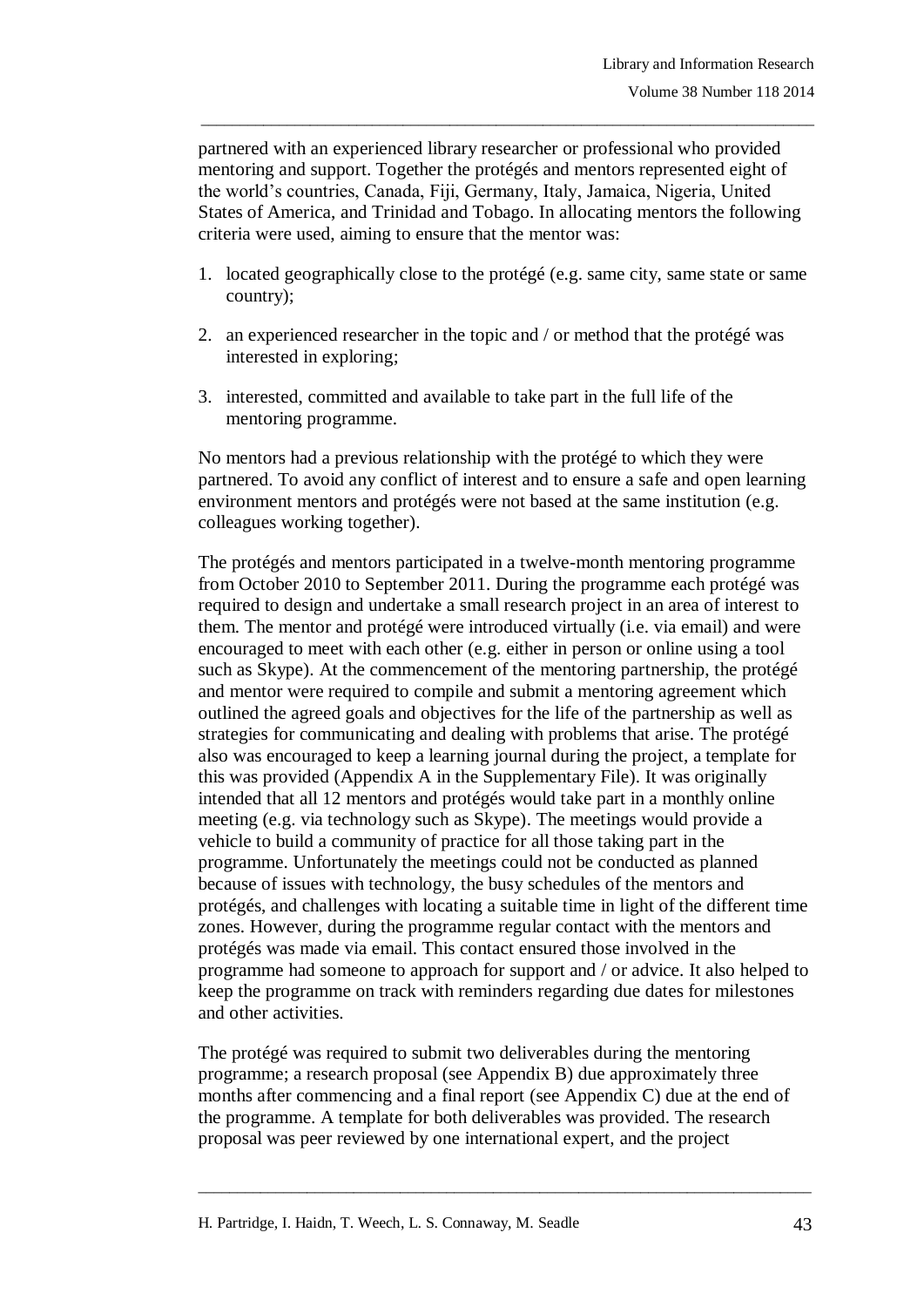supervisory team reviewed the final report. In both cases feedback was provided to the protégé. All documentation used during the project is available upon request. A Moodle site was used to provide access to all the templates and other key resources relevant to building a successful mentoring relationship and in designing and undertaking a research study (e.g. recommended readings, how to guides). The site was dynamic; a basic site was established at the commencement of the programme with developments made progressively during the life of the programme. All mentors and protégés were encouraged to add to the site and / or to identify content they would like sourced and included into the site. The mentors and protégés were notified (via email) and encouraged to engage when new content was added to the site.

\_\_\_\_\_\_\_\_\_\_\_\_\_\_\_\_\_\_\_\_\_\_\_\_\_\_\_\_\_\_\_\_\_\_\_\_\_\_\_\_\_\_\_\_\_\_\_\_\_\_\_\_\_\_\_\_\_\_\_\_\_\_\_\_\_\_\_\_\_\_\_\_\_\_\_\_\_\_\_

The mentoring programme was designed to recognise the individual needs of the six protégés, with each progressing well in light of their own circumstances. Four protégés completed their projects producing final reports, one protégé completed her project but did not submit a final report and one protégé completed her research proposal. The protégés each received a certificate of participation. The two best research projects, in the judgement of the project supervisor team, were invited to present their research results at the 78<sup>th</sup> IFLA General Conference and Assembly in Helsinki, Finland. Links to these two papers (Chiessi, 2012, and Nilsen, 2012) can be found in this paper's list of references.

# **3.3 Project evaluation**

Evaluation of the programme took place from October to December 2011. All protégés and mentors were invited to provide feedback on the mentoring programme via an online questionnaire (see Appendix D). A total of 6 (3 mentors, 3 protégés) completed the questionnaire, providing a response rate of 50%. A brief summary of the key results follows.

Most of the respondents (4) had been involved in a mentoring programme in the past. The reasons respondents gave for participating in the Partnership could generally either be classified as Learning; to have practical experience of the research process (3 responses) or Teaching; to assist the profession by providing expertise to new researchers (3 responses), in line with what would be expected to be the driving forces behind being a protégé and mentor, respectively.

The hopes and expectations individuals reported in participating in the Partnership all seemed in line with the programme's goals:

*To see and accompany a practical trial of an impact survey.*

*To publish the research I carried out and have a working relationship with my Mentor.*

*I had hoped to learn, make friends and gain insight to research and to actually publish my research.*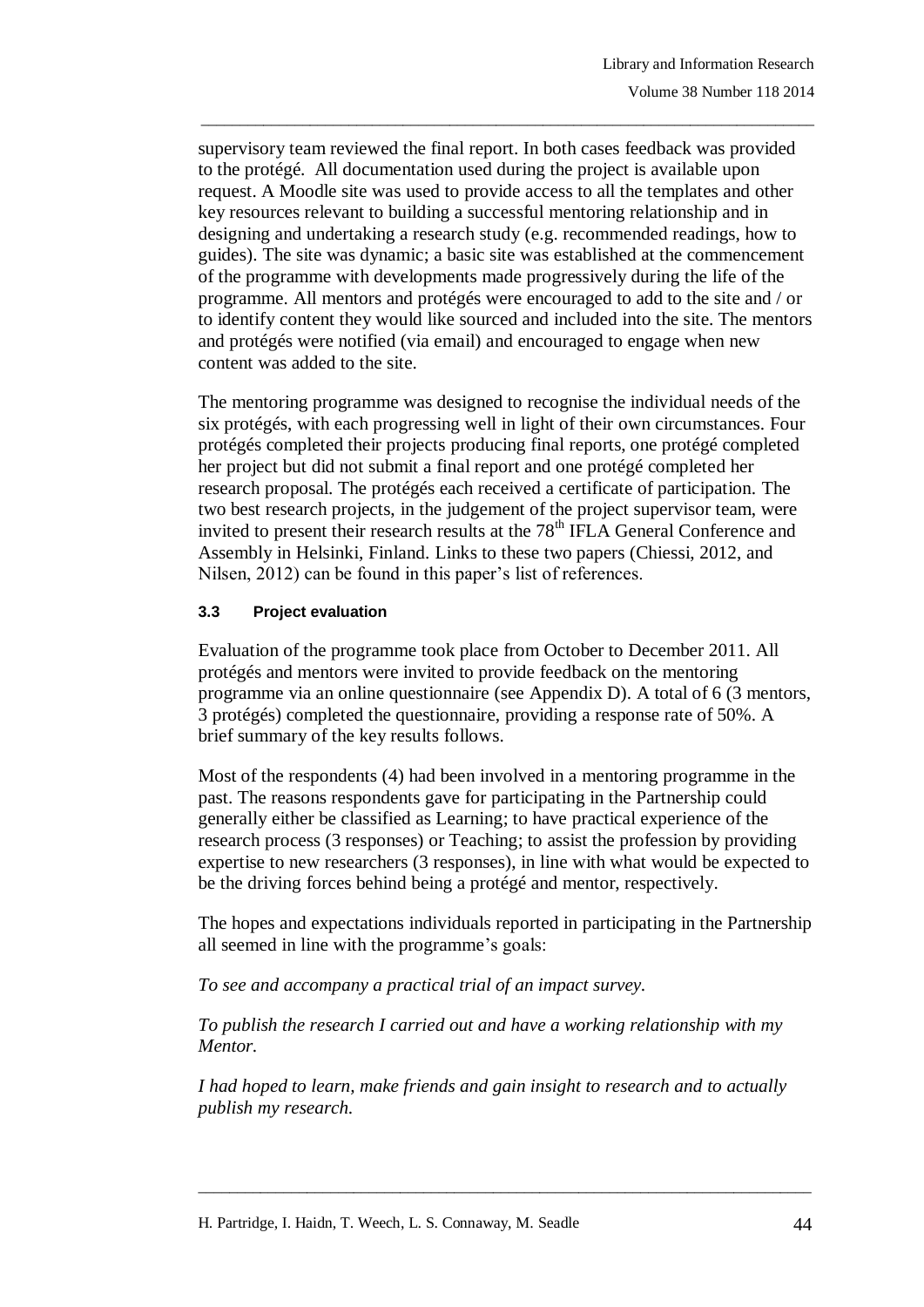*I was hoping to help someone develop their research skills and advance their career.*

*To benefit from the experience and guidance of my mentor in order to learn how to deal with my research topic and how to deal with research in general.*

\_\_\_\_\_\_\_\_\_\_\_\_\_\_\_\_\_\_\_\_\_\_\_\_\_\_\_\_\_\_\_\_\_\_\_\_\_\_\_\_\_\_\_\_\_\_\_\_\_\_\_\_\_\_\_\_\_\_\_\_\_\_\_\_\_\_\_\_\_\_\_\_\_\_\_\_\_\_\_

# *To offer guidance where it was needed.*

However, only 50% of respondents reported that their expectations in participating in the programme had been met. Qualitative comments from respondents indicated that at least 2 of the 3 individuals who did not report that their expectations had been met did so because their research had not yet been published. Perhaps more support related to publishing research could be provided in future – this was one aspect of the research cycle that was largely left untouched by the programme support staff.

E-mail was the most frequent form of contact between mentors and protégés (4 responses), while in-person meetings were the most common form of contact for the remaining 2 respondents. Mentors met with their protégés monthly (84%) or several times a month (16%) and qualitative responses from survey participants indicated that the frequency of meetings varied depending on the stage of the project and their respective availabilities, as would be expected. However, the amount of contact may not have been enough: although 50% of respondents indicated that the contact was "just right", 50% reported that they would have preferred more contact.

Feedback about the Moodle site was mixed. Four participants reported that they visited the site and 2 of these participants reported that they found the site "helpful" while 2 reported that they found the site "neither helpful nor unhelpful". This indicates that there may be some room for growth with providing a support network for future participants. This was confirmed by comments from participants.

Only 2 of the 6 respondents reported that they agreed or strongly agreed with the statement "my expectations of my mentor/mentee were met" (3 neither agreed nor disagreed and 1 respondent disagreed). The expectations reported by participants included: "that she would find her own way in this very new and rather difficult topic", "I expected him to guide me all through my study", "That they would provide me with cues about how much guidance was needed and on what specific aspects of the project they most needed assistance". More clearly outlining the expectations of the mentors and protégés at the outset of the project may have been useful, as it is unclear whether both parties were aware of the expectations that their mentor/protégé had of them. Although the Moodle site included resources and readings about mentoring, 3 participants indicated that they would have appreciated more guidance on the mentor-protégé relationship. Perhaps some additional or more practical information would have been useful, such as a mentoring contract where mentors and protégés formally agree on goals and expectations.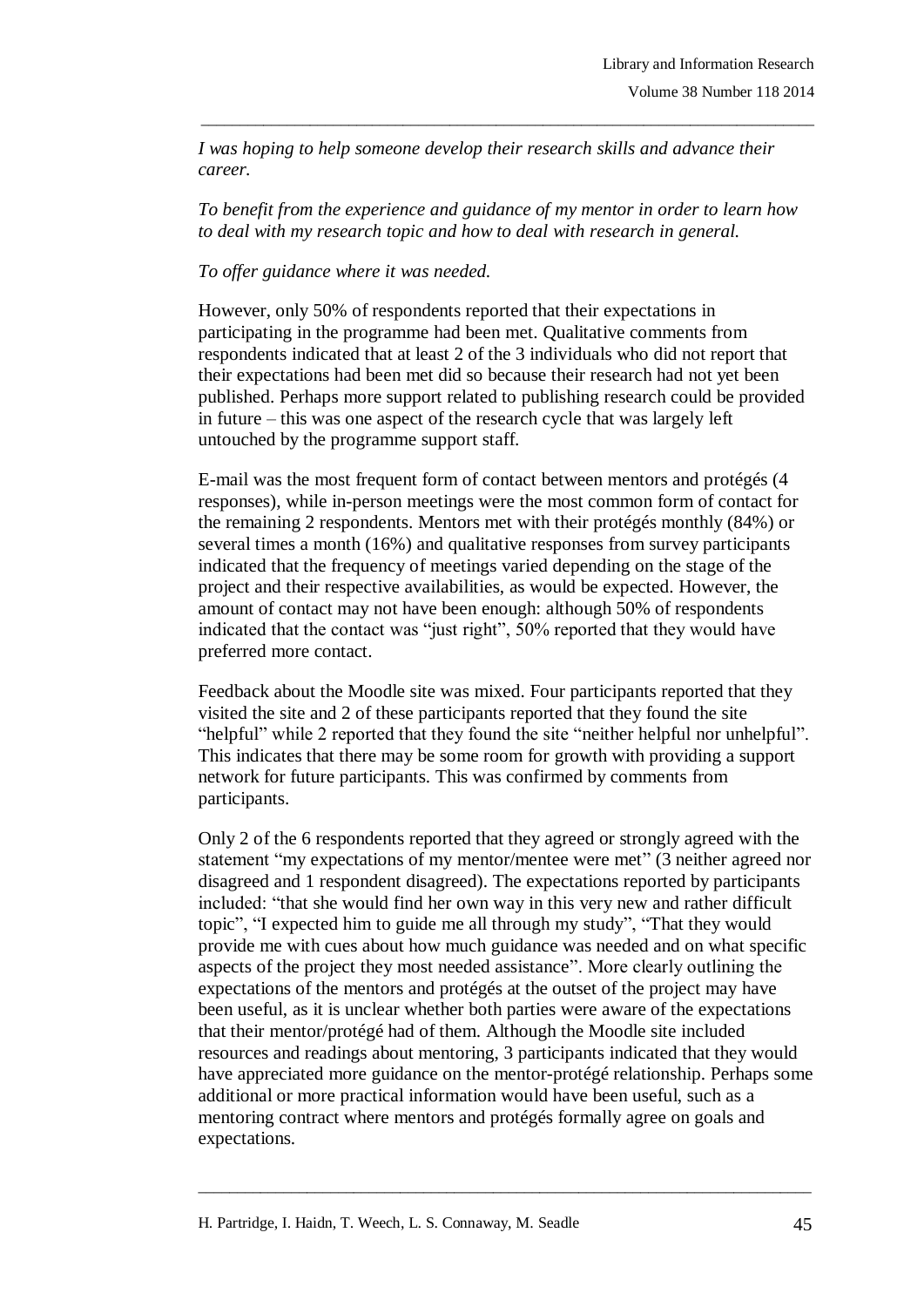Although the Moodle site provided space for mentors and protégés to share ideas (private and public discussion forums) 2 respondents indicated that they would have liked a space such as this. This suggests that either participants were not aware of the Moodle website or that the spaces provided were not suitable to their needs. As one respondent writes:

\_\_\_\_\_\_\_\_\_\_\_\_\_\_\_\_\_\_\_\_\_\_\_\_\_\_\_\_\_\_\_\_\_\_\_\_\_\_\_\_\_\_\_\_\_\_\_\_\_\_\_\_\_\_\_\_\_\_\_\_\_\_\_\_\_\_\_\_\_\_\_\_\_\_\_\_\_\_\_

*I think that having 6 persons from 5 different parts of the world was a great opportunity: different research topics, different experiences (in life and profession). But I know almost nothing about the others and about their projects, and I think it was a lost occasion. Obviously every one of us was very busy with their everyday life and job AND the research, but maybe it would have been possible to share a little more of our experiences. Perhaps the sharing should be "run from above", by someone in charge of the partnership*.

The Moodle spaces were largely left to the participants to use as they saw fit. For example, everyone was invited to introduce themselves and share time management / organisational tools and tips but only a few participants took this opportunity. Perhaps in the future the sharing needs to be more organised, for example reminder e-mails that include a small bio of each participant and a small blurb about the research project.

All mentors and protégés agreed that the Partnership was either "effective" or "very effective" in assisting protégés to develop research skills. One mentor commented, "the project focused the mentee to think deeply about research and to ask questions". The most rewarding part of the Partnership seemed to come from the research process itself:

*I welcomed the chance to encourage someone who wanted to do research in the field.*

*I was (and still am) really interested in my research's topic and somehow I made the research I wanted to read.*

*[the most rewarding part of participating in the programme was] when I concluded my research work*.

Thus, it seems clear that the Partnership brought the importance of conducting research to the forefront of the participant's minds.

Most pleasingly, 100% of participants reported that they would be involved in a research-mentoring programme again and all respondents indicated that they would recommend the IFLA Researcher-Librarian Partnership to other potential mentors and protégés.

# **4 Recommendations**

In conclusion, a number of recommendations on the role of and process for delivering research mentoring programmes are offered.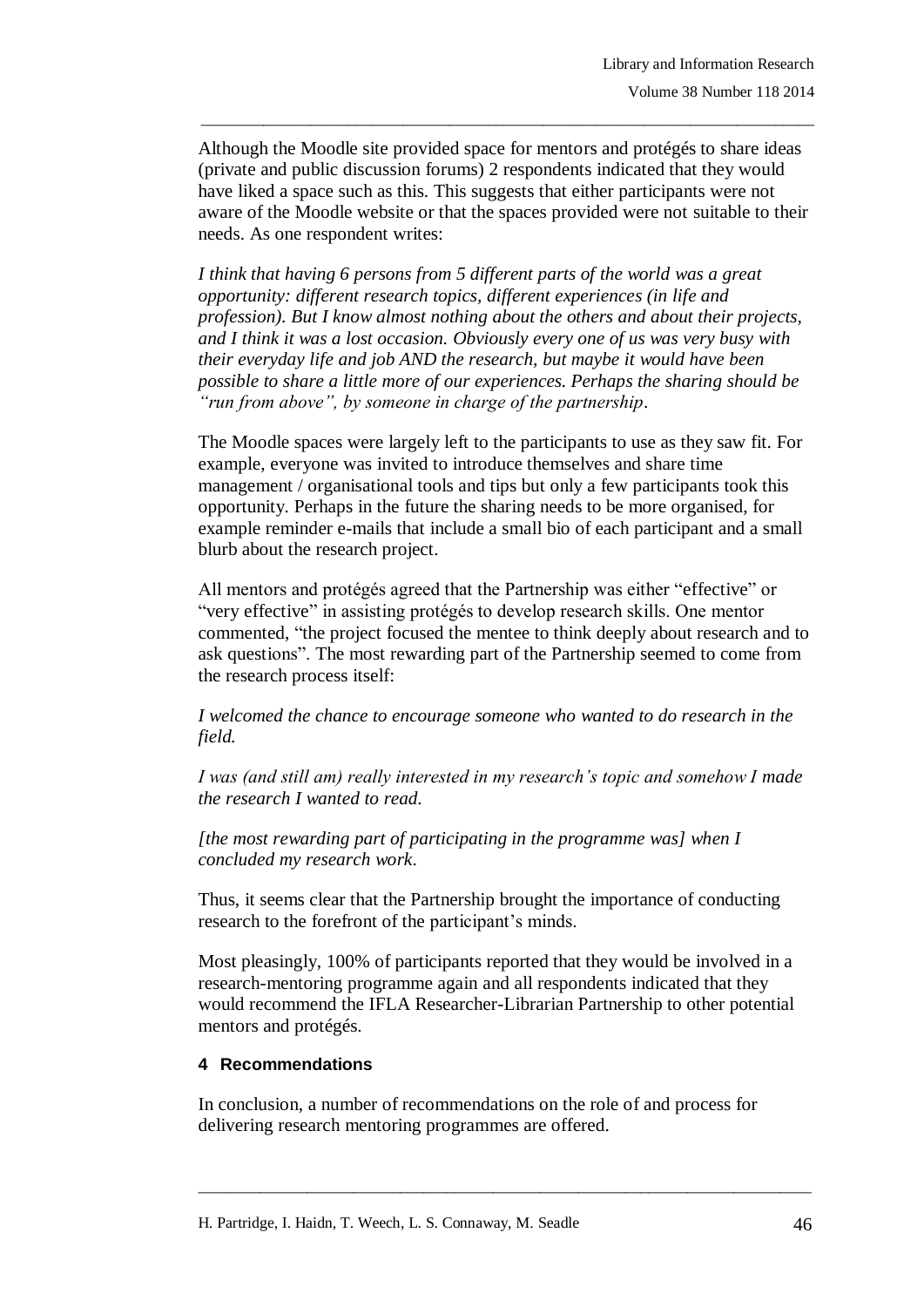*Recommendation 1:* Based on the feedback from participants, it is suggested that the IFLA Researcher-Librarian Partnership should be offered again in the future.

\_\_\_\_\_\_\_\_\_\_\_\_\_\_\_\_\_\_\_\_\_\_\_\_\_\_\_\_\_\_\_\_\_\_\_\_\_\_\_\_\_\_\_\_\_\_\_\_\_\_\_\_\_\_\_\_\_\_\_\_\_\_\_\_\_\_\_\_\_\_\_\_\_\_\_\_\_\_\_

*Recommendation 2:* It is suggested that the Moodle site be retained but additional support resources be added and the site be appropriately publicised, to ensure all participants are aware of the resources available. Particular emphasis should be placed on the mentor-protégé relationship (for example, adding practical guidance such as a goal setting template) and information about how to publish research.

*Recommendation 3:* To foster a meaningful and productive mentoring relationship regular communication and engagement between the mentor and protégé throughout the life of the programme should be encouraged and supported. For example, an online orientation at the commencement of the programme would allow participants to meet and to establish a rapport; and during the life of the project participants should make use of technologies such as Twitter, Skype and Instant Messaging to nurture an active relationship.

*Recommendation 4:* To ensure overall quality and sustainability of the programme suitable resourcing must be provided (e.g. a project officer responsible for developing and maintaining the Moodle site, for fostering a collegial environment).

#### **5 Discussion and Conclusions**

This paper has provided an overview of a research mentoring programme initiated by the International Federation of Library and Information Associations and Institutions (IFLA). The Researcher Librarian Partnership demonstrates how LIS practitioners, educators and professional associations can work together to support the development of research skills and knowledge in the profession.

The Partnership was a one-time two-year initiative that was undertaken to explore what was possible, and to consider how mentoring could play a part in building a culture of research in the LIS profession. The programme reveals how mentoring can help foster a research culture. Though this programme current LIS practitioners had the opportunity to develop their "experience" (Koufogiannakis and Crumley, 2006) with research. The programme provided a supportive and non-threatening environment in which the protégés could develop their skill, knowledge and confidence. By learning how to critically engage with, and conduct research, LIS practitioners will be better able to serve the individuals and communities they support.

The program came to a close at the end of 2011. Since this time a significant number of LIS professionals have contacted the association wanting to know if the programme would be offered again. Clearly there is both interest and a need for research mentoring in the LIS profession. The challenge is to find a way to continue this type of initiative in a sustainable and meaningful way.

One option which could be considered is to enlist publishers of LIS research to provide support for an annual research mentoring programme modelled on the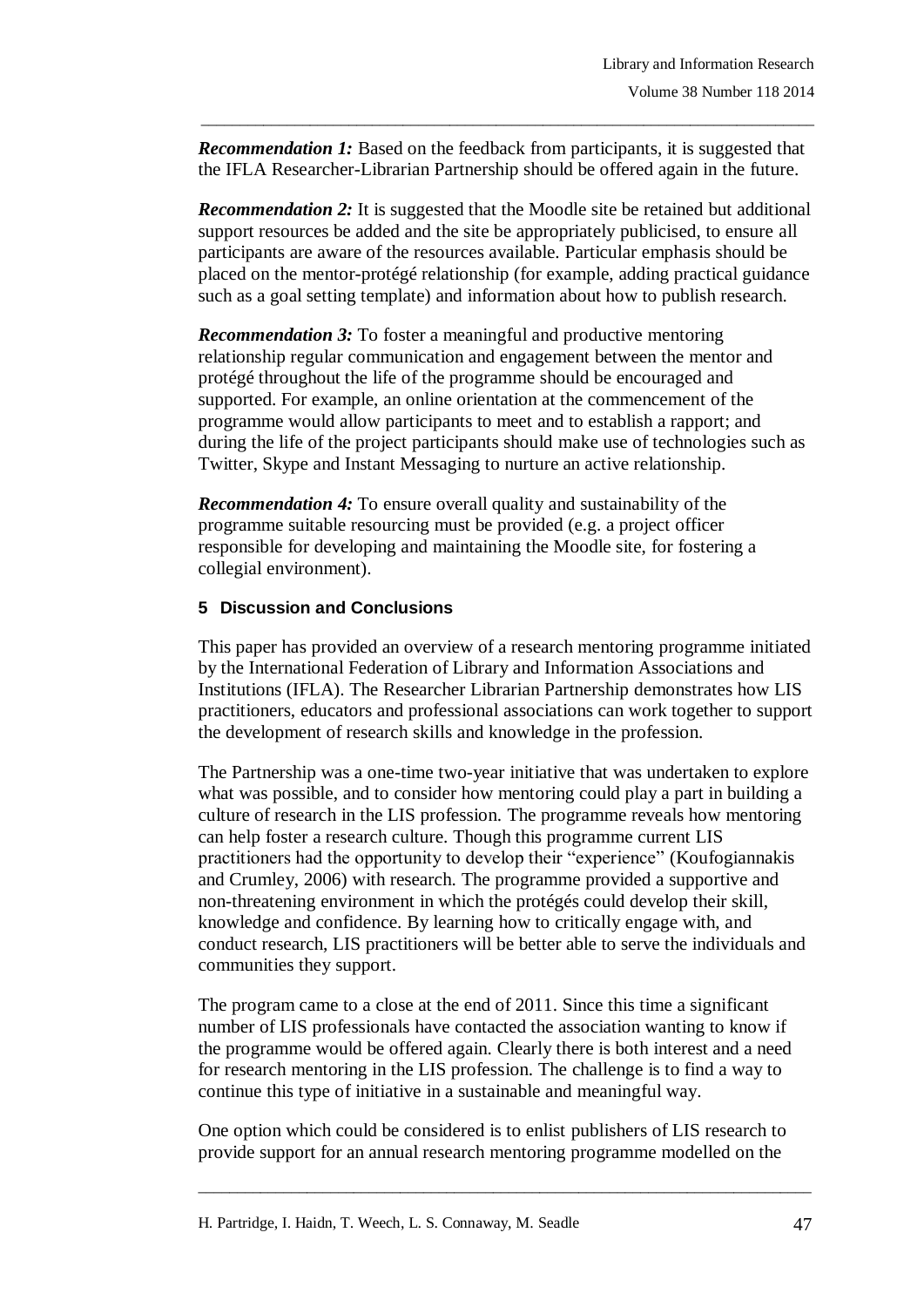IFLA LTR Section's project. Through this annual programme aspiring researchers would be invited to submit proposals to the LTR by a specified date each year, with volunteer members of the Section acting as reviewers of the projects and putting out a call for researchers from the IFLA LTR membership. In addition, the members of national and regional associations with LIS research interests could volunteer to work with the aspiring researchers on the project proposals selected as the most viable. This effort might be supported by a rotating group of LIS research publishers and research organisations coordinated by the IFLA LTR Section. It is hoped that the success of the project described in the paper would stimulate volunteers to step forward.

\_\_\_\_\_\_\_\_\_\_\_\_\_\_\_\_\_\_\_\_\_\_\_\_\_\_\_\_\_\_\_\_\_\_\_\_\_\_\_\_\_\_\_\_\_\_\_\_\_\_\_\_\_\_\_\_\_\_\_\_\_\_\_\_\_\_\_\_\_\_\_\_\_\_\_\_\_\_\_

In terms of practical implications this project has shown that there is a need for mentoring of early career LIS professionals. The project has also shown one way that this need can be met. It now is up to the LIS profession to accept the responsibility to ensure that the mentoring process of early LIS career professionals be continued. It is suggested that international and national professional groups such as IFLA, the iSchools Caucus and the various national and regional LIS and information-orientated education programmes should be encouraged to participate in the future planning of a programme to mentor LIS and information researchers.

# **References**

Berg, S. A., Jacobs, H. and Cornwell, D. (2013) Academic Librarians and Research: A Study of Canadian Library Administrator Perspectives. *College and Research Libraries*, **74** (6), 560-572.

Bettmann, M. (2009) Choosing a research project and a research mentor. *Circulation: Journal of the American Heart Association*, (119), 1832-1835.

Blixen, C. E., Papp, K. K., Hull, A. L., Rudick, R. A. and Bramstedt, K. A. (2007) Developing a mentorship program for clinical researchers. *Journal of Continuing Education in the Health Professions*, **27**(2), 86-93.

Chiessi, S. (2012) *Assessing the impact of Italian public libraries* [online]. Paper presented at 78<sup>th</sup> IFLA General Conference and Assembly, Session 105. URL: <http://conference.ifla.org/past/2012/105-chiessi-en.pdf> [accessed 8.11.14].

Connaway, L.S. (2014) Why Libraries? A call for user-centered assessment. *BiD: Textos universitaris de biblioteconomia i documentacio*, (32) [online]. URL: <http://bid.ub.edu/en/32/connaway3.htm> [accessed 8.11.14].

Eby, L. T., Allen, T. D., Evans, S. C., Ng, T. and DuBois, D. L. (2008) Does mentoring matter? A multidisciplinary meta-analysis comparing mentored and non-mentored individuals. *Journal of Vocational Behavior*, (72), 254-267.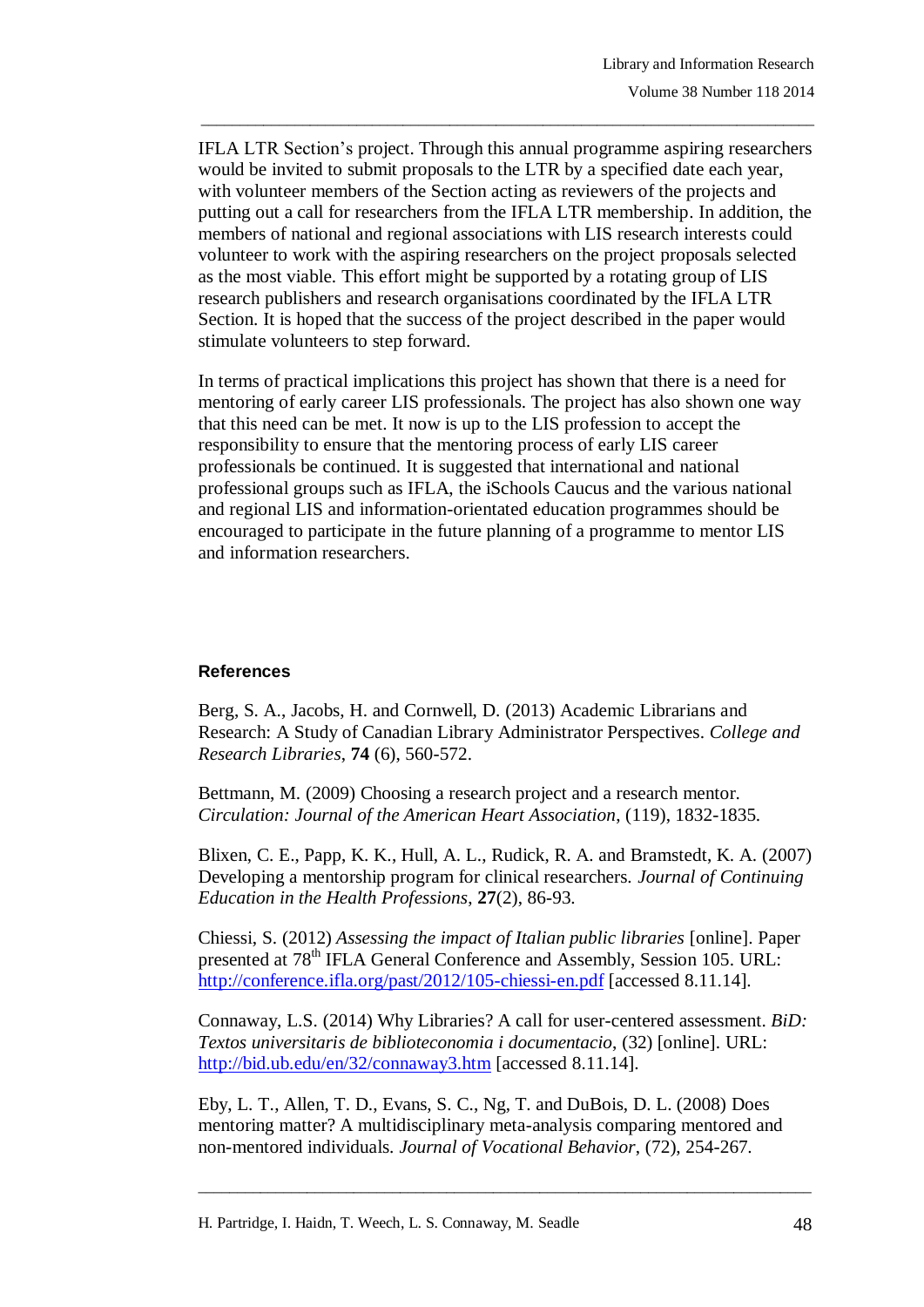Farmer, D., Stockham, M. and Trussell, A. (2009) Revitalizing a mentoring program for academic librarians. *College and Research Libraries*, **70**(1), 8-25.

\_\_\_\_\_\_\_\_\_\_\_\_\_\_\_\_\_\_\_\_\_\_\_\_\_\_\_\_\_\_\_\_\_\_\_\_\_\_\_\_\_\_\_\_\_\_\_\_\_\_\_\_\_\_\_\_\_\_\_\_\_\_\_\_\_\_\_\_\_\_\_\_\_\_\_\_\_\_\_

Freedman, S. (2009). Effective mentoring. *IFLA Journal*, **35**(2), 171-182.

Gibb, S. (1999). The usefulness of theory: A case study in evaluating formal mentoring schemes. *Human Relations*, **52**(8), 1055-1075.

Hallam, G. and Newton-Smith, C. (2006). Evaluation of transitional mentoring for new library and information professionals: What are the professional and personal outcomes for the participants? *Library Management*, **27**(3), 154-167.

Hallam, G. and Partridge, H. (2006) Evidence based library and information professionals: Whose responsibility is it anyway? *Evidence Based Library and Information Practice* [online], **1**(3), 88-94. URL: <https://ejournals.library.ualberta.ca/index.php/EBLIP/article/viewFile/107/145> [accessed 8.11.14].

Harvey, R. (2002) Introduction. *In:* Williamson, K. (ed.) *Research methods for students, academics and professionals: Information management and systems*. 2nd ed. Centre for Information Studies, Charles Sturt University: Wagga Wagga. xiii-xvii.

Holmes, D. R., Hodgson, P. K., Simari, R. D. and Nishimura, R. A. (2010) Mentoring: Making the transition from mentee to mentor. *Circulation: Journal of the American Heart Association*, (121), 336-340.

Juznic, P. and Urbanija, J. (2003) Developing research skills in library and information studies. *Library Management*, **24**(6/7), 324-31.

Keyser, D. J., Lakoski, J. M., Lara-Cinisomo, S., Schultz, D. J., Williams, V. L., Zellers, D. F. and Pincus, H. A. (2008) Advancing institutional efforts to support research mentorship: A conceptual framework and self-assessment tool. *Academic Medicine*, **83**(3), 217-225.

Kostovich, C., Saban, K. and Collins, E. (2010) Becoming a nurse researcher: The importance of mentorship. *Nursing Science Quarterly*, **23**(4), 281-286.

Koufogiannakis, D. and Crumley, E. (2006) Research in librarianship: Issues to consider. *Library Hi Tech*, **24**(3), 324-240.

Kram, K. E. (1985) *Mentoring at work: Developmental relationships in organizational life*. Glenview: Scott Foresman.

Love, K., M., Bahner, A. D., Jones, L. N. and Nilsson, J. E. (2007) An investigation of early research experience and research self-efficacy. Professional *Psychology: Research and Practice*, **38**(3), 314-320.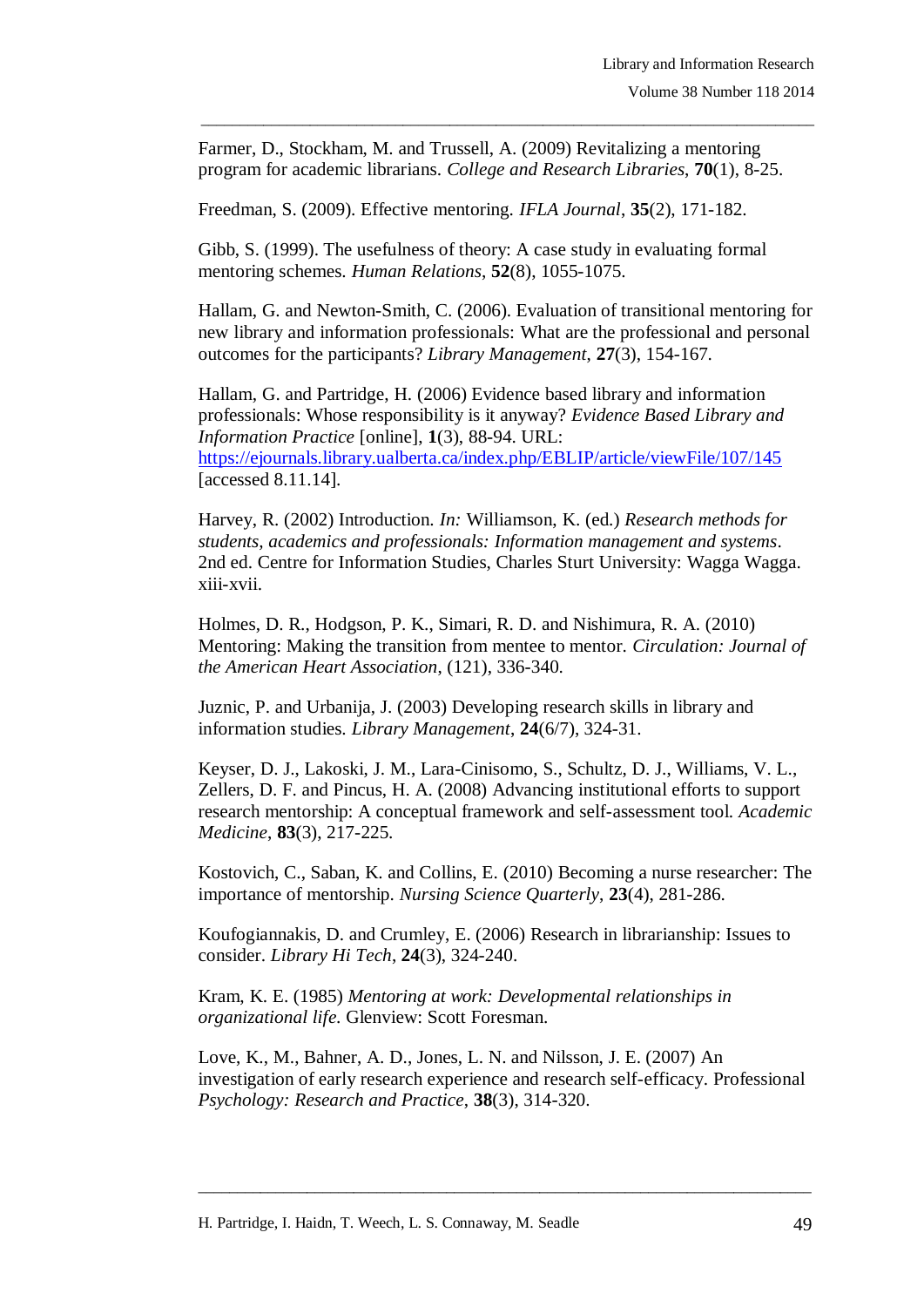Lumpkin, A. (2011) A model for mentoring university faculty. *The Educational Forum*, **75**(4), 357-368.

\_\_\_\_\_\_\_\_\_\_\_\_\_\_\_\_\_\_\_\_\_\_\_\_\_\_\_\_\_\_\_\_\_\_\_\_\_\_\_\_\_\_\_\_\_\_\_\_\_\_\_\_\_\_\_\_\_\_\_\_\_\_\_\_\_\_\_\_\_\_\_\_\_\_\_\_\_\_\_

Lumpkin, A. (2009) Follow the yellow brick road to a successful professional career in higher education. *The Educational Forum*, **73**(3), 200-214.

McNicol, S. and Nankivell, C. (2001) *The LIS research landscape: a review and prognosis* [online]. Center for Information Research. URL: [http://www.researchgate.net/publication/228392587\\_The\\_LIS\\_research\\_landscap](http://www.researchgate.net/publication/228392587_The_LIS_research_landscape_a_review_and_prognosis/links/00b4953c69e3058109000000/images/3.png) e\_a\_review\_and\_prognosis/links/00b4953c69e3058109000000/images/3.png [accessed 8.11.14].

Mosley, P. A. (2005) Mentoring gen x managers: Tomorrow's library leadership is already here. *Library Administration and Management*, **19**(4), 185-192.

Murphy, S. A. (2008) Developmental relationships in the dynamic library environment: Re-conceptualizing mentoring for the future. *The Journal of Academic Librarianship*, **34**(5), 434-437.

Nilsen, C. (2012) *Faculty perceptions of librarian-led information literacy instruction in postsecondary education* [online]. Paper presented at 78<sup>th</sup> IFLA General Conference and Assembly, Session 105. URL: <http://conference.ifla.org/past/2012/105-nilsen-en.pdf> [accessed 8.11.14].

Powell, R., Baker, L. and Mika, J. (2002) Library and information science practitioners and research, *Library and Information Science Research,* **24**(1), 49- 72.

Thorpe, C., Partridge, H. and Edwards, S. L. (2008) *Are library and information professionals ready for evidence based practice?* [online]. Paper presented at ALIA Biennial Conference: Dreaming 08, Australian Library and Information Association (ALIA), Alice Springs. URL:<http://eprints.qut.edu.au/28370> [accessed 8.11.14].

\_\_\_\_\_\_\_\_\_\_\_\_\_\_\_\_\_\_\_\_\_\_\_\_\_\_\_\_\_\_\_

**Acknowledgement**

The authors would like to thank the members of the international library and information science profession who kindly contributed to this project as mentor or critical friend. The work was funded by the International Federation of Library and Information Associations.